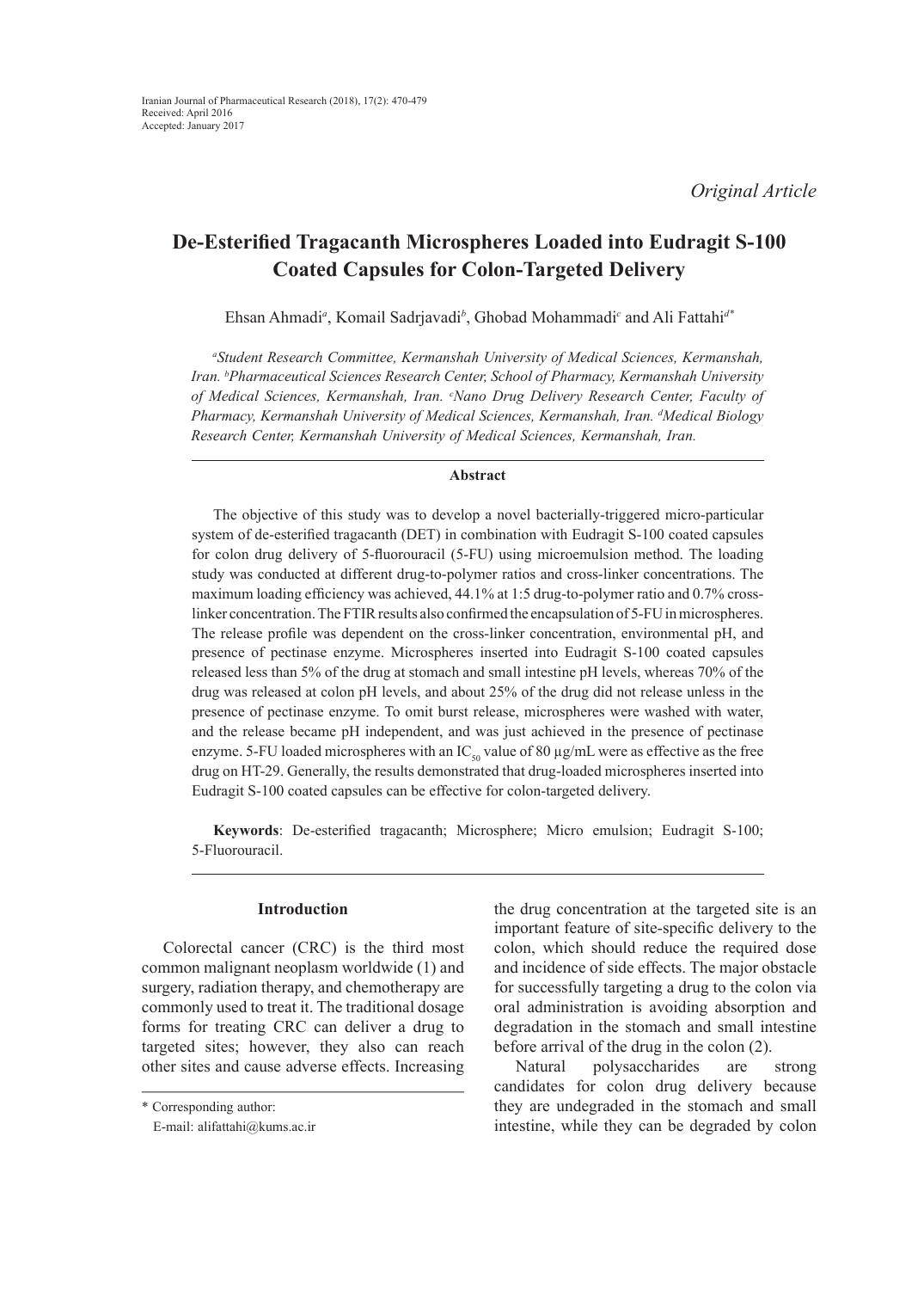flora; the anaerobic bacteria in the colon can degrade polysaccharides with enzymes (3, 4). Among polysaccharides, ones with carboxylic acid groups are more attractive because their acidic groups can be deionized in pH of an acidic environment, which could reduce drug release in the stomach and increase the chance of efficient drug delivery into the colon, whereas pH is higher and polymer is more soluble (5, 6).

Tragacanth is a heterogeneous branched anionic polysaccharide from the pectin family that contains repeated galacturonic acid units in its backbone and galactose, fucose, and xylose in the side chains. De-esterified tragacanth (DET) is a water-soluble analog of tragacanth gum that contains a highly branched, high-molecular weight de-acetylated tragacanthic acid, which undergoes gelling with ionotropic complexation. Furthermore, it can be degraded by the pectinase of colon flora (7).

Colon-specific delivery systems based on a single polysaccharide do not permit efficient targeted release. The composite of polysaccharides with other polymers and chemically modified forms of polysaccharides have eliminated the drawbacks of using a single polysaccharide (8). Different approaches, such as layer-bylayer coating and coating polysaccharides with pH sensitive polymers, have also been used to overcome these drawbacks (9-12).

Eudragit S-100 is a pH-sensitive anionic copolymer of methacrylic acid and methyl methacrylate. This polymer is soluble at pH 7 and above, and has been performed in various applications such as enteric coating materials and drug delivery systems (13-15).

5-Fluorouracil (5-FU) is a pyrimidine analog and an antineoplastic drug that is used to treat metastatic cancers of the colon, breast, pancreas, head, neck, and ovary. The rapid absorption of 5-FU through blood capillaries into the systemic circulation together with subsequent enzymatic degradation in the liver results in a low drug concentration near the targeted site. The improvement in therapeutic efficacy and reducing the incidence of side effects can be achieved by controlled release of 5-FU (16). There are many reports on using polysaccharide micro- or nanoparticles for controlled release of 5-FU, or other drugs, in the colon (8, 17-20). To

the best of our knowledge, this is the first report on using DET microspheres as colon-targeting drug carriers. Our objective in this research was to develop a novel bacterially triggered microparticular system of tragacanth in combination with Eudragit S-100 coated capsules for colon drug delivery.

#### **Experimental**

#### *Materials*

Methanol, ethanol, sodium hydroxide, isooctane, and potassium di-hydrogen phosphate  $(KH<sub>2</sub>PO<sub>4</sub>)$  were purchased from Merck Chemical, Germany. Isopropyl alcohol was supplied from Applichem, Germany. Span 80 was purchased from Titrachem, Iran. Calcium chloride was purchased from Scharlau, European Union, Spain. Pectinase was supplied from Fluka, Switzerland. Eudragit S-100 was purchased from Evonik Industries, Parsippany, NJ, USA**.**  Tragacanth gum was supplied from local market of Isfahan, Iran.

# *Preparation of DET*

DET has been prepared by de-esterification of tragacanth gum from *Astragalus-gossypinus*  based of Fattahi *et al*. (7) with minor modification. Briefly, 2 g tragacanth was dispersed in 1 L sodium hydroxide (0.25 M) and stirred for 4 h at 4  $\degree$ C, followed by precipitation of DET in 60% ethanol. Then precipitated DET was dissolved in deionized water. In order to remove sodium traces, acetic acid was added to the DET solution, and the solution was dialyzed using distilled water for 48 h. Finally, DET solution was freeze-dried for the next studies.

# *Molecular weight analysis of DET*

Molecular weight of polymer was measured by DLS using Zetasizer (SZ, Malvern, UK). The average scattering intensity from five different concentrations of DET solutions (10-60 mg/ mL) were recorded using the Malvern supplied 'molecular weight' operating procedure. Solvent of polymer, distilled water was used as the reference (21).

# *Preparation of microspheres*

One mL and half of DET 1% (with and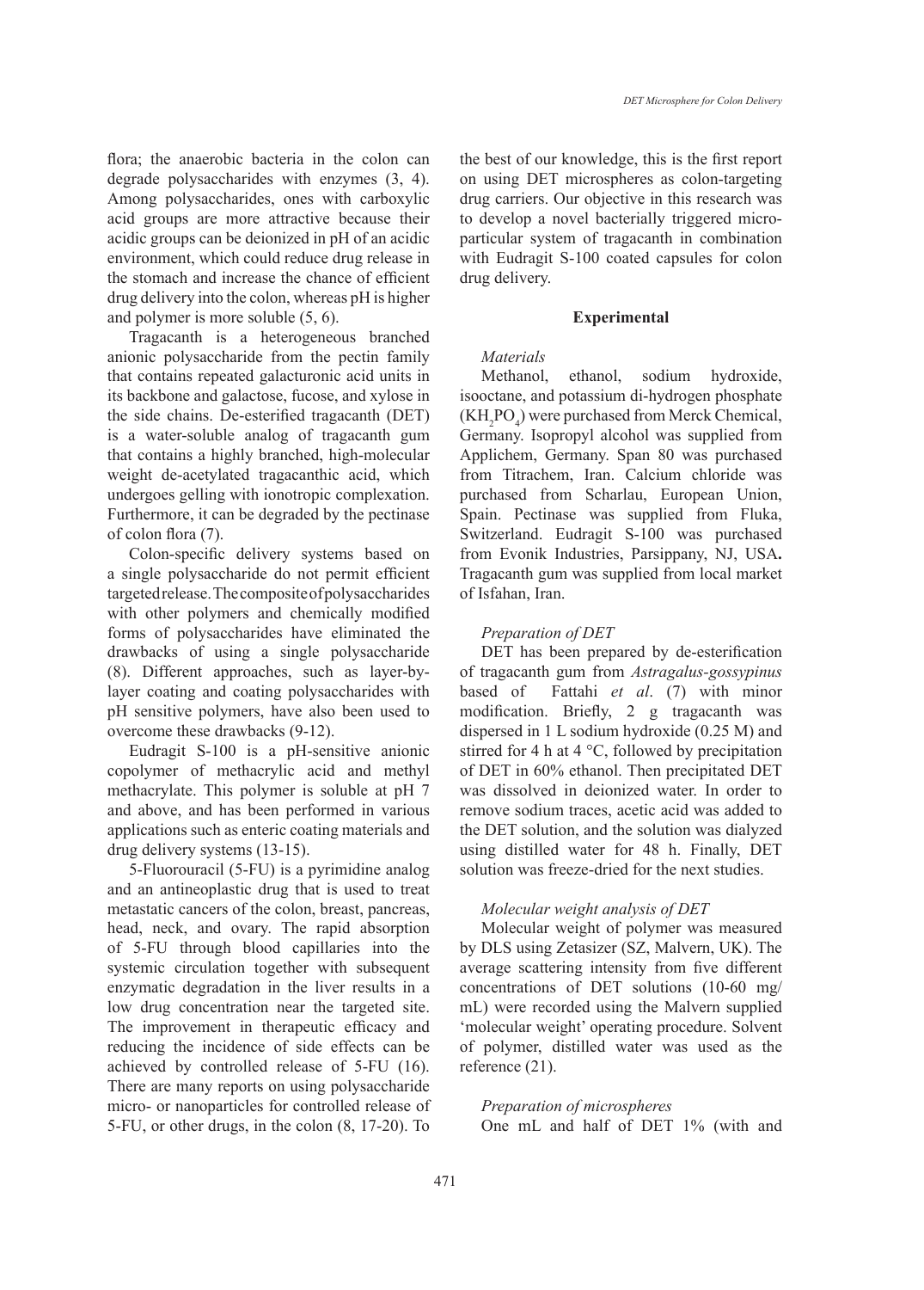

**Figure 1.** Schematic of DET microsphere preparation.

without 5-FU) was emulsified in 15 mL liquid paraffin containing 2 vol<sup>%</sup> Span 80, using stirrer at 1300 rpm for 1 h. Then, 0.75 mL of  $CaCl<sub>2</sub>$  (0.5-7%) in methanol/isopropyl alcohol (volume ratio of 2:3) was added dropwise to the emulsion, and the mixture was stirred for 20 min. Microparticles were collected by centrifuge and were washed by n-hexane for three times (Figure 1). In order to remove the burst release, sample of the best formulation was also rinsed with water thrice. Finally, microspheres were freeze-dried for further studies.

The morphology of the cross-linked beads was examined using a scanning electron microscope Shimadzu, Japan) at 266 nm. The loading (SEM, HIT-4160-02, Hitachi, Japan) and invert optical microscopy (AE31, Motic, China).

For SEM study prior to examination, the samples were lyophilized, fixed on a brass stub, and coated with a gold-palladium layer under argon atmosphere using a gold sputter module in a high vacuum evaporator. For optical microscopy, the fresh samples were placed and analyzed directly in 6 wells plate. The average sizes of particles were calculated using ImageJ software (US National Institutes of Health, Maryland, USA) with  $n = 200$ .

# *FTIR study*

The microspheres were also characterized by Fourier Transform Infrared Spectroscopy (FTIR) (Irprestige-21, Shimadzo Co., Japan). For this purpose, FTIR spectra were acquired in transmission mode from DET powders, dried DET microspheres and 5-FU loaded microspheres.

*Preparation of Eudragit S-100 coated capsules*

Hard gelatin capsules (size 1, Gelatin Capsule Iran, Iran) were manually filled with the freezedried microspheres. The capsules were then immersed in a methanol solution of Eudragit S-100 (15% w/v), followed by drying at room temperature using an air-blower. The procedure was repeated three times.

# *Loading*

Study of morphology and particle size was then filtered by 0.22  $\mu$ m syringer Specific amount of dry microspheres was vigorously stirred in a beaker containing 15 The must buffer solution at pH 8 to extract the cross-linked beam in the cross-linked beam in the cross-linked beam in the crossthe drug from the microspheres. The solution was then filtered by 0.22  $\mu$ m syringe filter and assayed by a UV spectrophotometer (UV 1240, Shimadzu, Japan) at 266 nm. The loading efficiency was calculated using Equation 1.

Percent of loading efficiency (LE) = amount of drug in the microspheres × 100 intel amount of drug (1)

For each formulation, determination was performed three times.

# *Release of 5-FU*

The horizontal shaker method was used to study *in-vitro* release profile of water washed and unwashed microspheres and Eudragit S-100 coated capsules filed by microspheres. The temperature was kept at 37 °C and the stirring rate at 50 rpm. About 40 mg of 5-FU loaded microspheres were placed in the beaker containing simulated media, and samples were withdrawn at specified time intervals and centrifuged at 1000 rpm for 10 min; then the supernatant was filtered and spectrophotometrically assessed at 266 nm. The blank microspheres were taken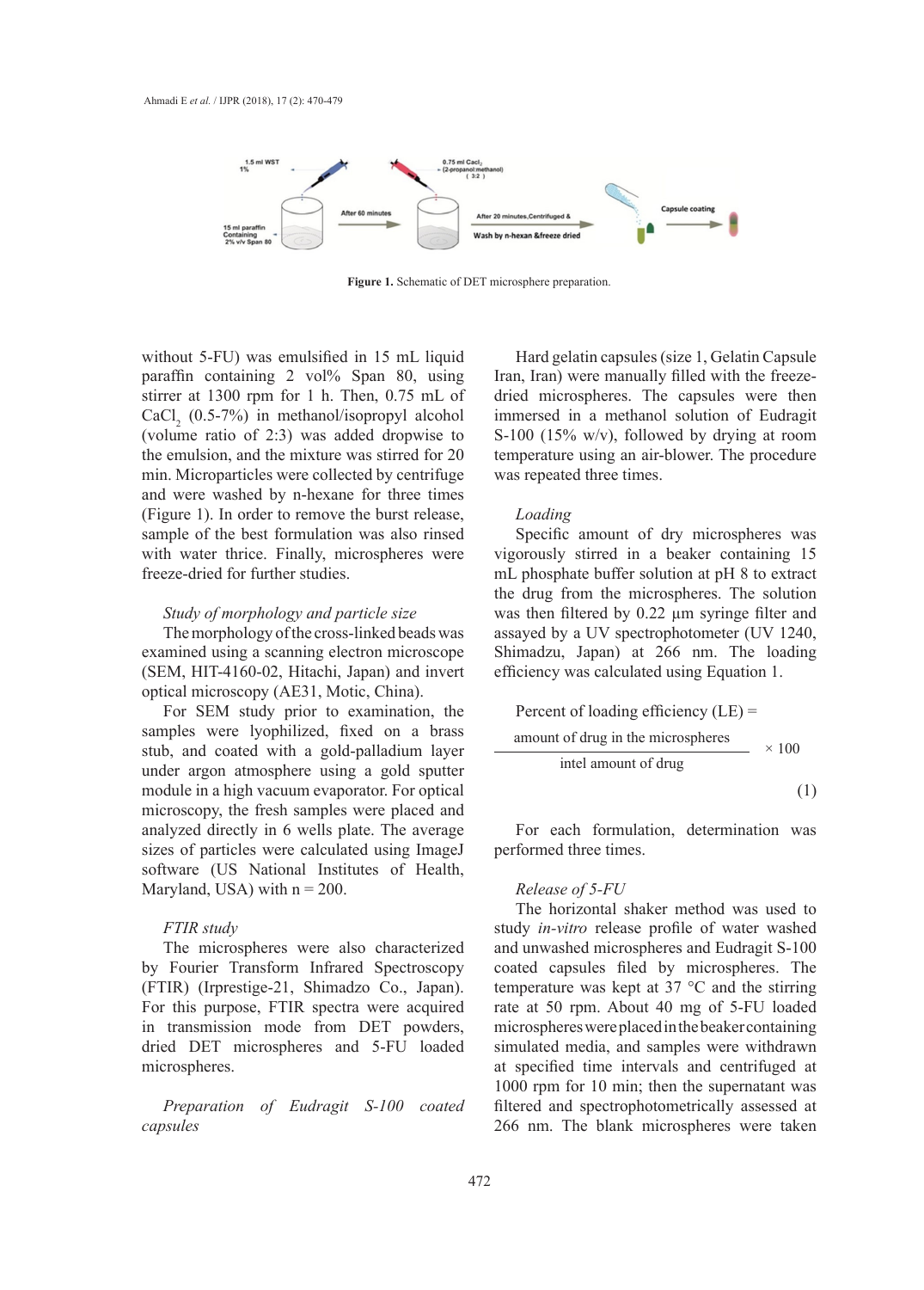as reference. Each experiment was repeated at least three times. For evaluation of stomach pH and colon pH effect on release rate of different formulations, release was investigated at pH 1.5 and pH 7.4, respectively. Then release of the optimum formulation was measured in the continuous model as follows to simulate GI pH; 1 h at pH 1.5 (gastric media), 2 h at pH 4.5 (initial part of small intestine), 2 h at pH 6.5 (end part of small intestine) and finally 4 h at pH 7.4 (the colon area). In order to verify the release profile in presence of bacterial enzyme, 10 mM phosphate buffer (pH 7.4) containing 2% pectinase enzyme (Fluka, Switzerland) was used as dissolution medium and the assay was performed as described above.

# *Cell culture*

HT-29 cell line (a human colorectal adenocarcinoma cell line with epithelial morphology) was obtained from Pasteur Institute (Tehran, Iran). These cells are sensitive to 5-FU which is one of the standard treatment options for colorectal cancer. HT-29 cells were grown in RPMI 1640 medium (Gibco, Scotland) supplemented with 10% Fetal Bovine Serum (FBS, Gibco, Scotland) and penicillin/ streptomycin (50 IU/mL, 50 µg/mL) at 37 °C in a humidified atmosphere of  $5\%$  CO<sub>2</sub>. The cells were sub-cultured regularly using trypsin/EDTA.

# *Cell viability assay*

The thiazolyl blue (MTT) assay has been used in many experiments for assessment of cell viability, and this reaction is used as the end point in a rapid drug-screening assay. Briefly, the cells were seeded at density of  $1 \times 10^5$  cells/mL in 96well tissue culture plates and were re-suspended in 10 mL complete culture medium and allowed to attach for 24 h. After this period, the cells were incubated with increased concentrations of 5-FU (0.01, 0.01, 0.1, 1, 50, and 100 µg/ mL) for 48 h, separately. MTT solution (20 µL) was then added to each well and plate was incubated for 3 h at 37 °C. During this period, living cells produced blue insoluble formazan from the yellow soluble MTT. The reaction was stopped by removing medium, washing wells by phosphate buffer solution and adding DMSO (150  $\mu$ L/wells). The contents of the wells were dissolved during 2–3 min. Absorbance was determined on an ELISA plate reader (Biotek, H1M, USA) with a test wavelength of 570 nm and a reference wavelength of 630 nm to obtain sample signal (OD570-OD630).

#### *Data analysis*

Statistical evaluation of data was performed using an analysis of variance (ANOVA); in all cases, a value of  $p \le 0.05$  was accepted as significant.

# **Results and Discussion**

# *Properties of DET*

Fattahi *et al.* reported that DET could not produce a stable gel with calcium cations (7). In that study, HCl was used to neutralize excess NaOH, and the solution was precipitated by ethanol. In this procedure, a high amount of sodium chloride (NaCl) was produced, which is a low soluble salt in ethanol. The presence of NaCl in the final product could affect the interactions of DET and calcium and destabilize the gel. To solve this problem, DET solution was dialyzed to remove small molecular weight impurities and salts, and the resulting DET would form a stable gel with calcium ions. The average molecular weight of DET measured by Zetasizer was  $595 \pm 29.7$  kDa.

# *Particle size and morphology*

As can be seen in Figure 2, the microemulsion method synthesized spherical DET particles. Optical microscopy images (Figures 2A-B) revealed that the amount of the cross-linker did not affect morphology, whereas increasing the cross-linker concentration from 0.5% to 5% significantly reduced the particle size. Although increasing the concentration of cross-linker causes the size of microspheres to increase, it could also decrease the loading efficiency, and could reduce the rate of drug release. The viscosity of solution also affects the size of microspheres. Increasing the viscosity of microspheres leads to increasing the size of particles. Increasing the viscosity of solution could be because of a higher concentration of DET (22, 23). The particles were spherical with sizes ranging from  $3.55 \pm$ 0.22 to  $7.0 \pm 0.478$  µm (Figure 3) for different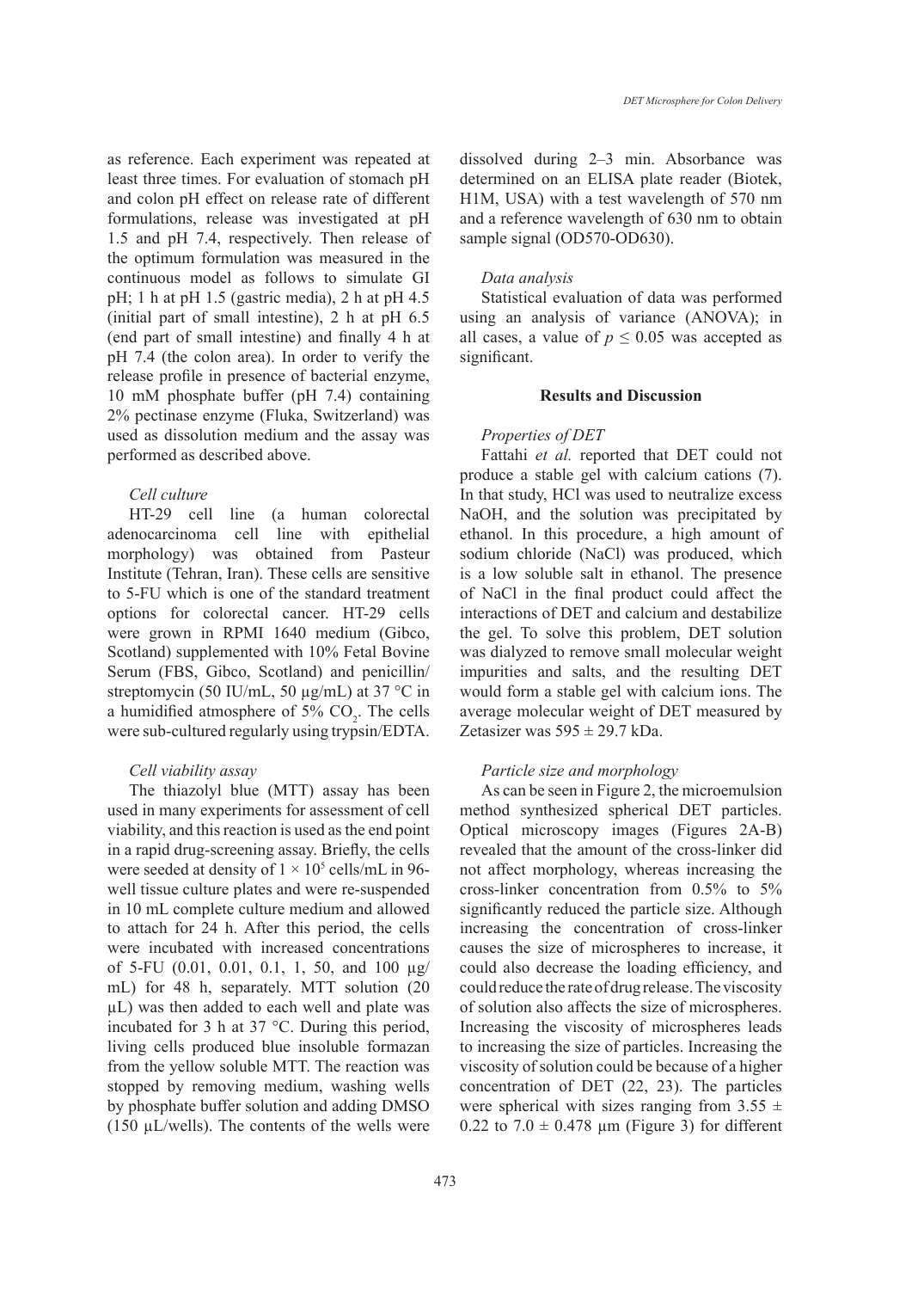

Figure 2. Optical microscopy images of DET microspheres cross-linked by (A) 0.5% and (B) 5% CaCl<sub>2</sub>, (C) SEM image of DET microsphere cross-linked by  $5\%$  CaCl<sub>2</sub>. of DET microsphere cross-linked by 5% CaCl2.

formulations. The spherical structure of DET particles could be observed under the scanning electron microscope (SEM), where the smooth surface was more evident (Figure 2C).

#### *FTIR analysis*

The characteristic peaks of DET, 5-FU, DET microspheres, and 5-FU loaded microspheres are shown in Figure 4. The DET peaks revealed asymmetric stretching of COO (attributed to sodium salt of carboxylic acid) at 1,616.35 cm−1 and symmetric stretching of COO at 1,415.75 cm−1 (Figure 4A). The peak attributed to O-H stretching in DET at 3,500 cm−1 was narrow, and its intensity increased after crosslinking with calcium ions because of decrease in hydrogen bond (Figures 4A and C). In the spectrum of 5-FU, peaks at 1,654 cm<sup>-1</sup> and 1,554 cm−1 associated overlap stretching vibration absorption of carbonyl and C=C, and the peaks at 550 and 650 cm−1are attributed to the C-F functional group and OOP (out-of-plane) peak, respectively (Figure 4B). The spectrum of 5-FU loaded microspheres showed that characteristic peaks of 5-FU. The peak at  $1,627.29$  cm<sup>-1</sup> was attributed to the secondary amine, and carboxyl group of 5-FU together with the carboxyl group of tragacanth. The bands at 1,342.46–1,369.46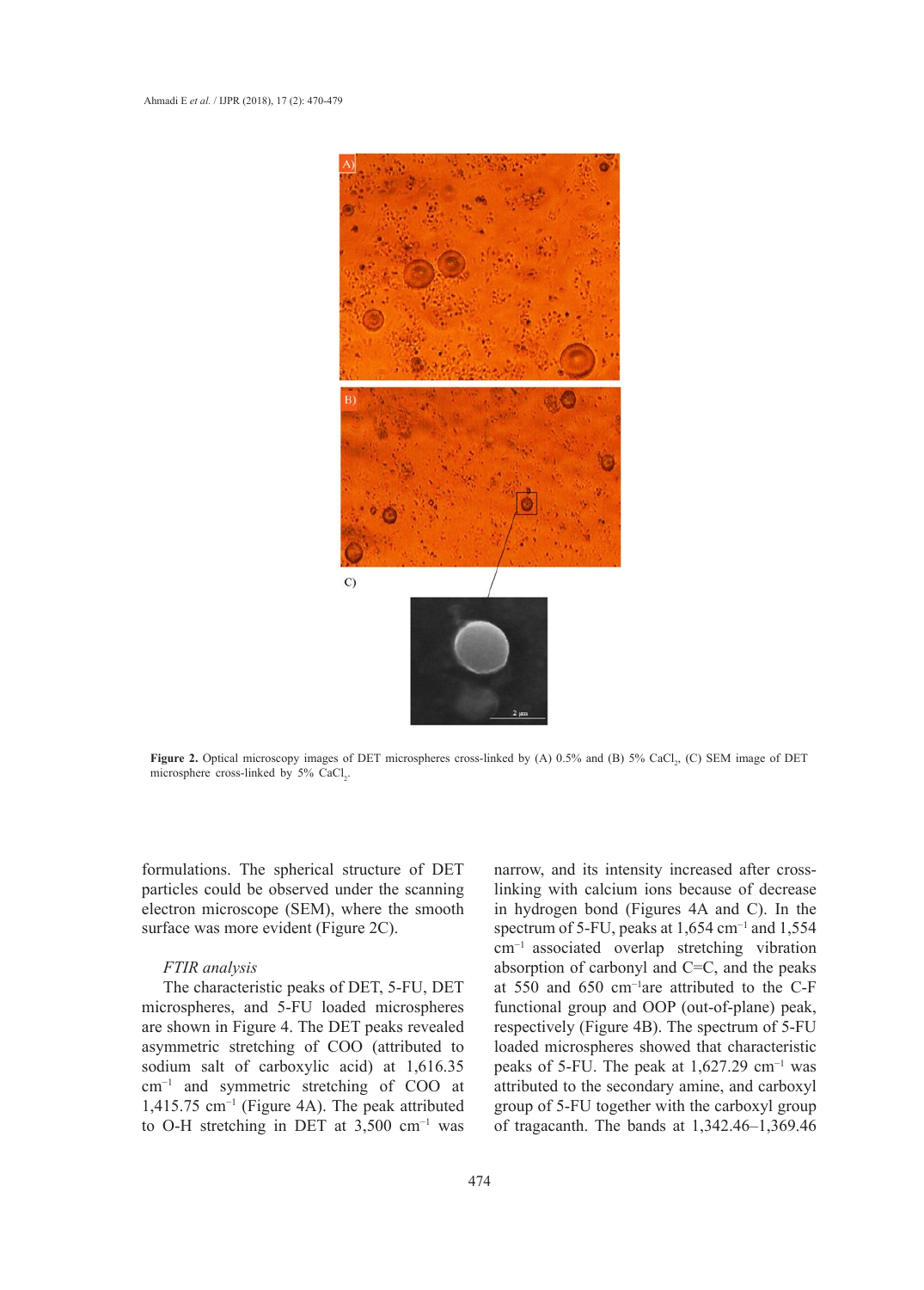

Figure 3. Effect of cross-linker (CaCl<sub>2</sub>) concentration on particle size of DET microspheres; Significance was calculated by ANOVA  $(*p \le 0.05).$ 

 $\text{cm}^{-1}$  were related to vibrations of the pyrimidine *Loading efficacy (LE)* compound, and the peak observed at 1,253.57 LE is a critical parameter in dru cm−1 was attributed to C-F stretching, that provided evidence of 5-FU encapsulation in microspheres (Figure 4D). In this spectrum micros (4D), intensity of peak at 1,627 cm−1 was higher than that of peak at  $1,050$  cm<sup>-1</sup> in comparison with the DET spectrum; this could be related to the absorption of the carbonyl group of loaded absorption of carbonyl and C=C, and the peaks at 550 and 650 cm<sup>−</sup><sup>1</sup> 5-FU (Figures 4C and 4D). functional group and OOP (out-of-plane) peak, respectively (Figure 4B). The spectrum of 5-FU

# *Loading efficacy (LE)*

LE is a critical parameter in drug delivery by micro- and nano-hydrogels. The presence  $\frac{1}{2}$ , and  $\frac{1}{2}$  interval and nation in symplection in of a high amount of water inside and outside of microspheres makes it difficult to encapsulate a high percent of the drug in the microspheres (9).  $\frac{\text{Sigma}}{\text{C}}$  cak at 1,050 cm<sup>-1</sup> in comparison One way to improve LE is to use a minimum to amount of water in the preparation procedure. Other parameters that control LE are the drugto-polymer ratio and percentage of cross-linkers.



Figure 4. FTIR spectra of (A) DET, (B) 5-FU, (C) microspheres and (D) 5-FU loaded microspheres.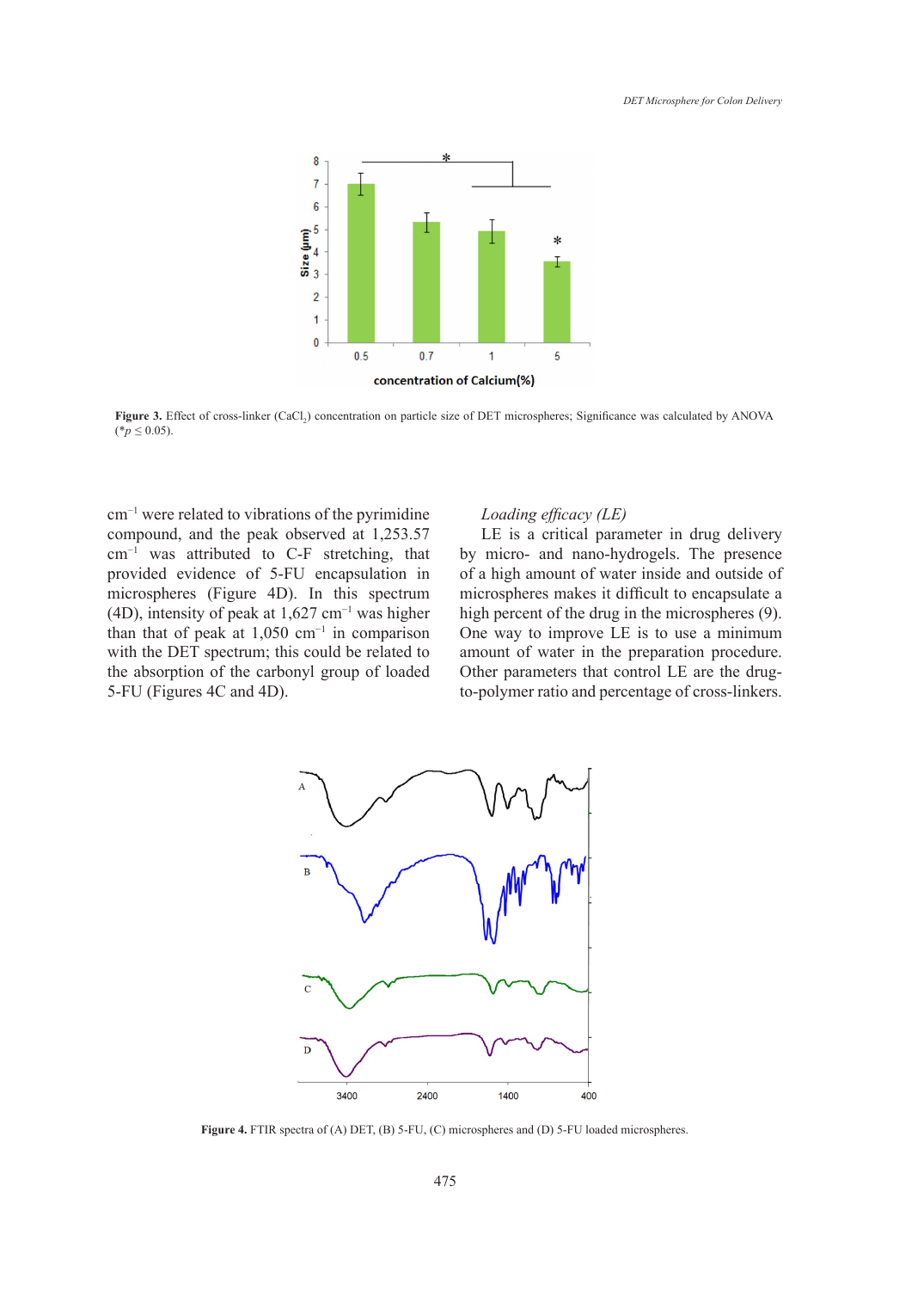|                           | ______                         |     | $\sim$        |     | $\overline{\phantom{0}}$ |                                                 |                          |
|---------------------------|--------------------------------|-----|---------------|-----|--------------------------|-------------------------------------------------|--------------------------|
| Cross linker $(\% )$      |                                |     |               | 0.5 | 0.7                      |                                                 |                          |
| Drug: polymer ratio       | 1: 1                           | 1:2 | 1:5           | 1:5 | 1:5                      | 1:5                                             | 1:5<br>(washed by water) |
| <b>Loading Efficiency</b> | $35.4 \pm 0.58$ $40 \pm 13.18$ |     | $42.3 \pm 11$ |     |                          | $43.4 \pm 5.5$ $44.1 \pm 7.95$ $42.5 \pm 13.24$ | $20.71 \pm 0.82$         |

**Table 1.** Effect of cross-linker concentration, drug to polymer ratio and washing by water on drug loading and loading efficiency.

To evaluate the effect of the drug-to-polymer ratio, LE at ratios of 1:1 to 1:5 in the constant concentrations of DET  $(1\%)$  and CaCl<sub>2</sub> (5%), was studied. Although LE increased by reducing the drug-to-polymer ratio from 1:1 to 1:5, there was no significant difference between the ratios 1:2 and 1:5 (Table 1). For further studies and evaluating the effect of cross-linker concentration on LE, the formulation with a drug-to-polymer ratio of 1:5 was chosen. As shown in Table 1, the loading efficiency decreased by increasing the concentration of the cross-linker, but no statistically significant difference was observed after increasing the cross-linker concentration from 0.5% to 5%, which shows that the effect of cross-linker concentration on LE is negligible.

# *In-vitro release study*

Colon-targeted drug delivery systems must protect the drug during its transport through the stomach and small intestine, but allow fast release on entry into the colon. Release profiles of samples at stomach and colon pH levels (Figures 5A-B) indicated that release of 5-FU at pH 1.5 (stomach pH) was slower than that at pH 7.4 (colon pH) for all formulations.

This was attributed to a lower swell ability of DET hydrogel at an acidic pH because of carboxylic acid deionization. At both pH values, the release rate decreased with increasing the CaCl<sub>2</sub> concentration. The release profile revealed a burst release at both pH levels, whereas 30%– 55% of 5-FU was released at stomach pH, and 50%–70% was released at colon pH. The remaining amount was not released even after 20 h. This burst and fast release might be attributed to a portion of drug that was loaded on the surface of the microspheres. We proposed two strategies to overcome this drawback; the first method was filling the hard gelatin capsule with

microspheres and coated capsules with Eudragit S-100, which is a pH sensitive polymer and is soluble at pH 7 or higher. Using this approach, less than 5% of the 5-FU was released when the capsule incubated in the stomach and small intestine pH levels; whereas approximately 70% of the drug was released within 10 h in a colon pH level, around 25% of the drug was not released, even at a pH 7.4 (Figure 6). This could be related to Van der Waals' interactions between 5-FU and DET.

In order to simulate the enzymatic actions in the colon, pectinase was added to the medium. Release of 5-FU in the presence of pectinase was significantly increased. Considering encapsulating DET microspheres in an entericcoated capsules and pectinase effect, 5-FU release can be controlled and biphasic release can be achieved. Quick release can be achieved on capsule entry into the colon, which is related to the burst release of the drug from the microsphere surfaces and the release after pectinase-mediated DET degradation. Another strategy for this problem is washing microspheres by water to remove burst release. Although loading efficacy decreased, drug release was pH independent by this method. The release of the drug could be achieved just in the presence of pectinase enzyme and no drug was released at different pH unless in the presence of pectinase enzyme. These enzyme-sensitive microspheres can be used as a suitable option for a colon-targeted delivery system.

#### *Cytotoxicity*

The viability of HT29 cells in the presence of 5-FU loaded microspheres (produced by 1% DET, 5% CaCl<sub>2</sub>, and containing 1:5 ratio of drug to polymer) and free drug, was investigated to evaluate the potency of the loaded microspheres.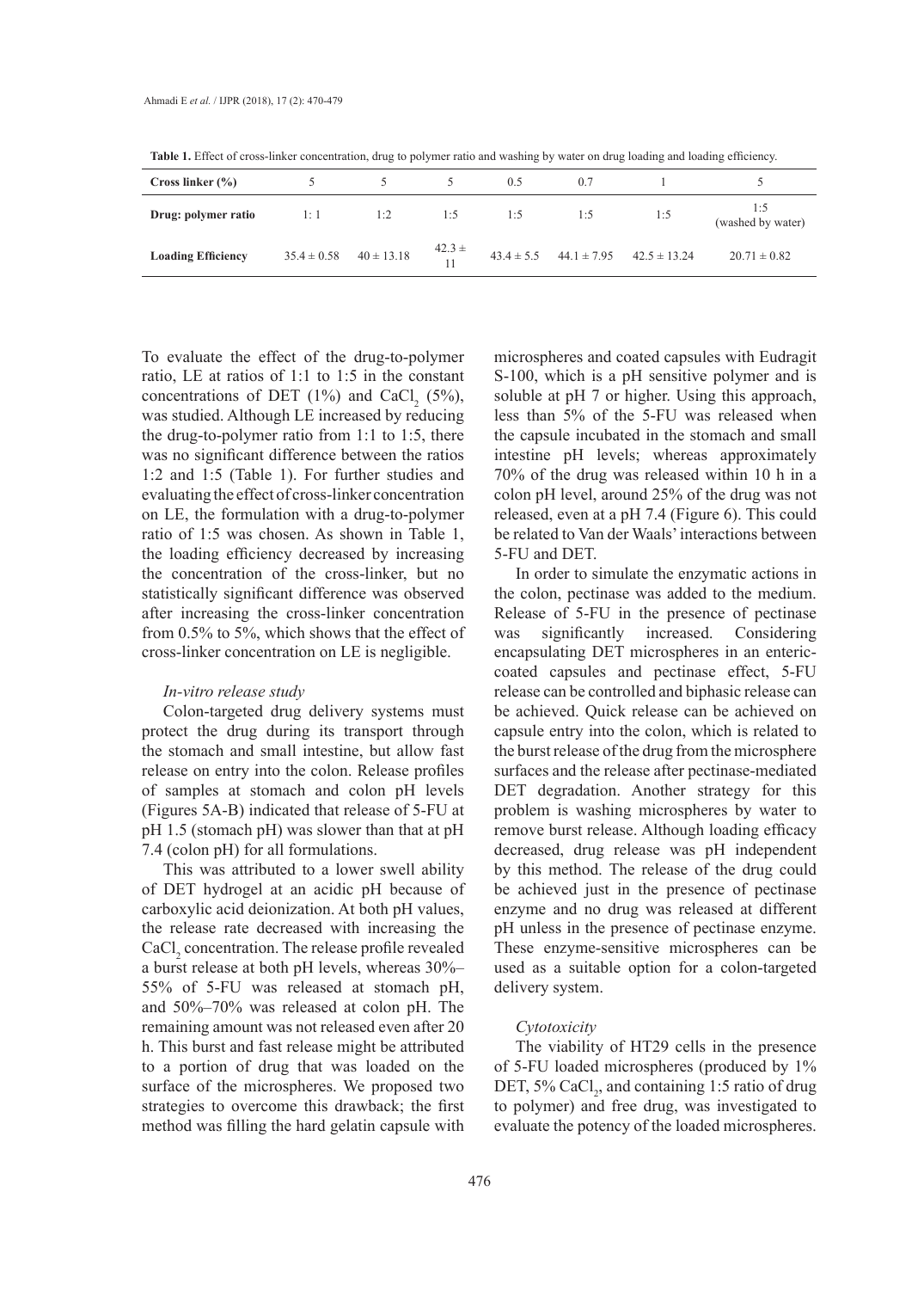

**Figure 5.** Cumulative release of 5-FU from microspheres prepared by different percent of CaCl<sub>2</sub> (0.5-7%) at (A) pH 1.5 and (B) pH 7.4.



**Figure 6.** *In-vitro* 5-FU release of DET microsphere in progressive pH medium: (A) DET microspheres, (B) Eudragit S-100 coated capsule containing DET microspheres, (C) DET microsphere in presence of pectinase, (D) water washed DET microspheres in presence of pectinase. **Figure 6.** *In-vitro* 5-FU release of DET microsphere in progressive pH medium: (A) DET microspheres, (B) Eudragit S-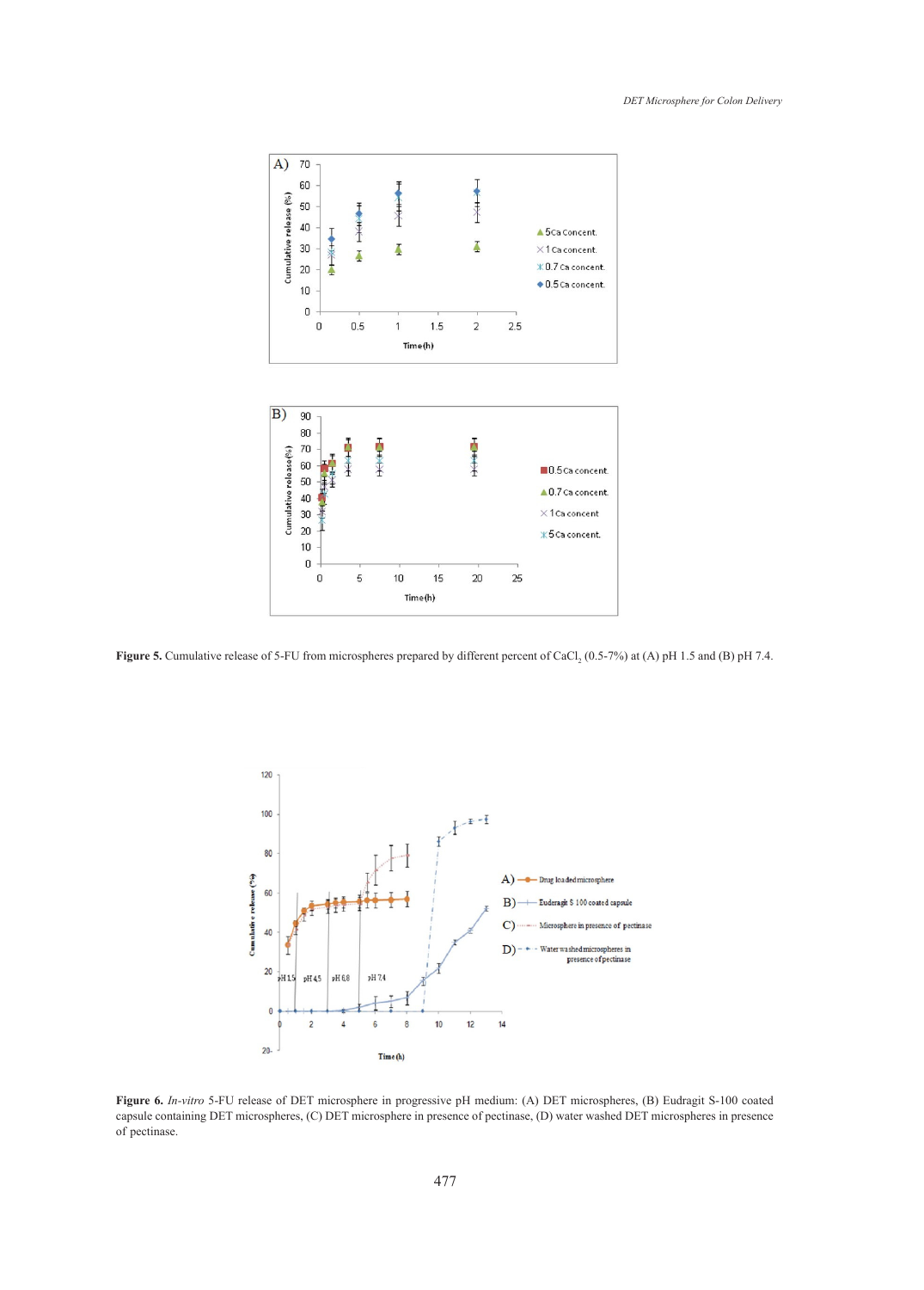

**Figure 7.** Relative cell viability of free 5-FU and drug loaded microspheres (produced by 1% DET, 5% CaCl<sub>2</sub> and ratio of drug to polymer 1:5) on HT29 cell line. The relative cell viability read for the control (tissue culture polystyrene from culture plates) after 48 h of incubation was taken as the reference (100%). Significance was calculated by ANOVA (\* $p \le 0.05$ ).

As seen in Figure 7, neither the free drug nor the loaded drug showed efficient cytotoxicity at 0.01–1 µg/mL. A considerable reduction in cell viability was observed when HT29 cells were incubated with either 100 µg/mL of 5-FU or with microspheres containing 100 µg/mL of 5-FU. The  $IC_{50}$  of the free drug and drug-loaded microspheres was 50 and 80 µg/mL, respectively. A higher  $IC_{50}$  for microspheres could be attributed to the profile of release, whereas around 25% of the drug could not be released at pH 7.4. Considering the low ability of cells to uptake microspheres and lack of pectinase in cell culture medium, the unreleased drug could not be available for cells, which reduced the potency of microspheres in comparison with the free drug.

#### **Conclusion**

In the present study and for the first time, microspheres of DET were prepared and 5-FU, a hydrophilic anticancer drug model, was successfully loaded into the microspheres. The spherical particles with sizes ranging from 3.55  $\pm$  0.22 to 7.0  $\pm$  0.478 µm were obtained in this study.

By increasing the cross-linker concentration, it was found that particle size could be smaller at higher concentrations, but no statistically significant difference in LE was observed after increasing the cross- linker concentration. The LE was affected by the drug-to-polymer ratio, which increased by reducing this ratio. It was found that up to 44% LE could be attained using microspheres with 1:5 drug-to-polymer ratios and 0.7% cross-linker.

The presence of the drug in microspheres was also examined using FTIR analysis and the FTIR spectra revealed the encapsulation of 5-FU in DET microspheres. The release of 5-FU at stomach pH was observed to be slower than at colon pH, but the burst release at both pH levels was observed. In order to omit or decrease the burst release, the hard gelatin capsule was filled with microspheres, and coated with a pH-sensitive polymer (Eudragit S-100). Using this method, less than 5% drug was released at stomach and intestine pH, whereas 70% release was obtained at colon pH. Furthermore, washing the microspheres with water was another way to overcome the burst release. This method resulted in a pHindependent and enzyme-sensitive drug release profile. Altogether, DET microspheres together with Eudragit S-100 coated capsules can be an effective system for targeting drug delivery to the colon.

# **Acknowledgment**

The authors gratefully acknowledge the